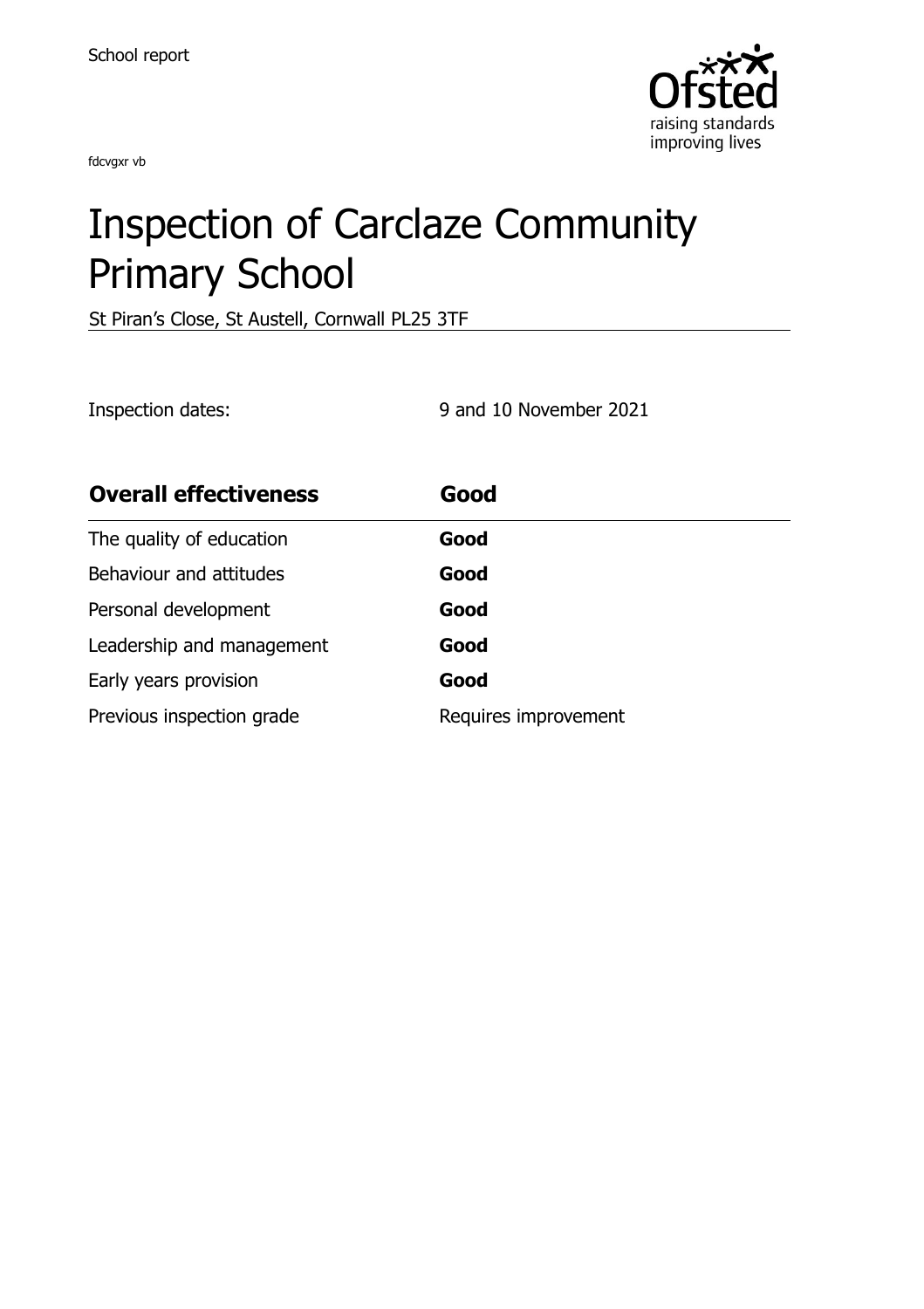

## **What is it like to attend this school?**

Pupils, parents and staff agree that Carclaze is a special place to learn. Pupils thrive in an inclusive culture where everyone is valued. They have positive attitudes to their learning. Pupils are excited to talk about reading, and they share the view that 'reading is amazing because it takes me to places I've never been to'. Leaders' focus on reading is central to the school's success. Everyone in the school shares the view that 'reading is like breathing'.

Staff know pupils very well. As a result, pupils feel safe because they know who to go to with any worries. Pupils behave well. They are clear that bullying is rare. If it happens, pupils say it is dealt with quickly and sensitively. The relationships between pupils and staff are strong.

Staff have high expectations for all pupils, including those with special educational needs and/or disabilities (SEND). Pupils enjoy attending school because teachers deliver a well-planned and relevant curriculum. Older pupils take pride in looking after pupils who are new to the school. Leaders have thought about how to develop pupils into responsible citizens. This means that they are well prepared for life beyond school.

#### **What does the school do well and what does it need to do better?**

Staff are proud to work at Carclaze School. Teachers motivate pupils to do their best. Subject leaders have strong curriculum expertise and work effectively as a team. Staff and pupils are inspired by the headteacher to be the best that they can be. Parents appreciate leaders and teachers being approachable. It is a common view of parents that this is a caring school. They feel issues are quickly resolved. Pupils with SEND are supported well and included in all aspects of school life. The special educational needs coordinator (SENCo) ensures that parents are fully involved in decisions about their child.

Leaders place reading at the heart of everything they do. All staff are trained well in the teaching of phonics. This means that pupils receive high-quality targeted support when they need it. Pupils' reading books are matched to the sounds they know. Consequently, pupils develop into confident and fluent readers. The whole school community shares a love of reading. However, in the early years foundation stage (EYFS), children's language and communication skills are not developed as well as they could be. Children are not given sufficient opportunities to practice and develop this key knowledge sufficiently.

Pupils are taught an ambitious and well-planned mathematics curriculum, including in the EYFS. Teachers skilfully use assessment to check what pupils know, understand and can do. Teachers adapt their teaching to ensure high-quality learning in mathematics. Recently, leaders have identified that pupils' reasoning and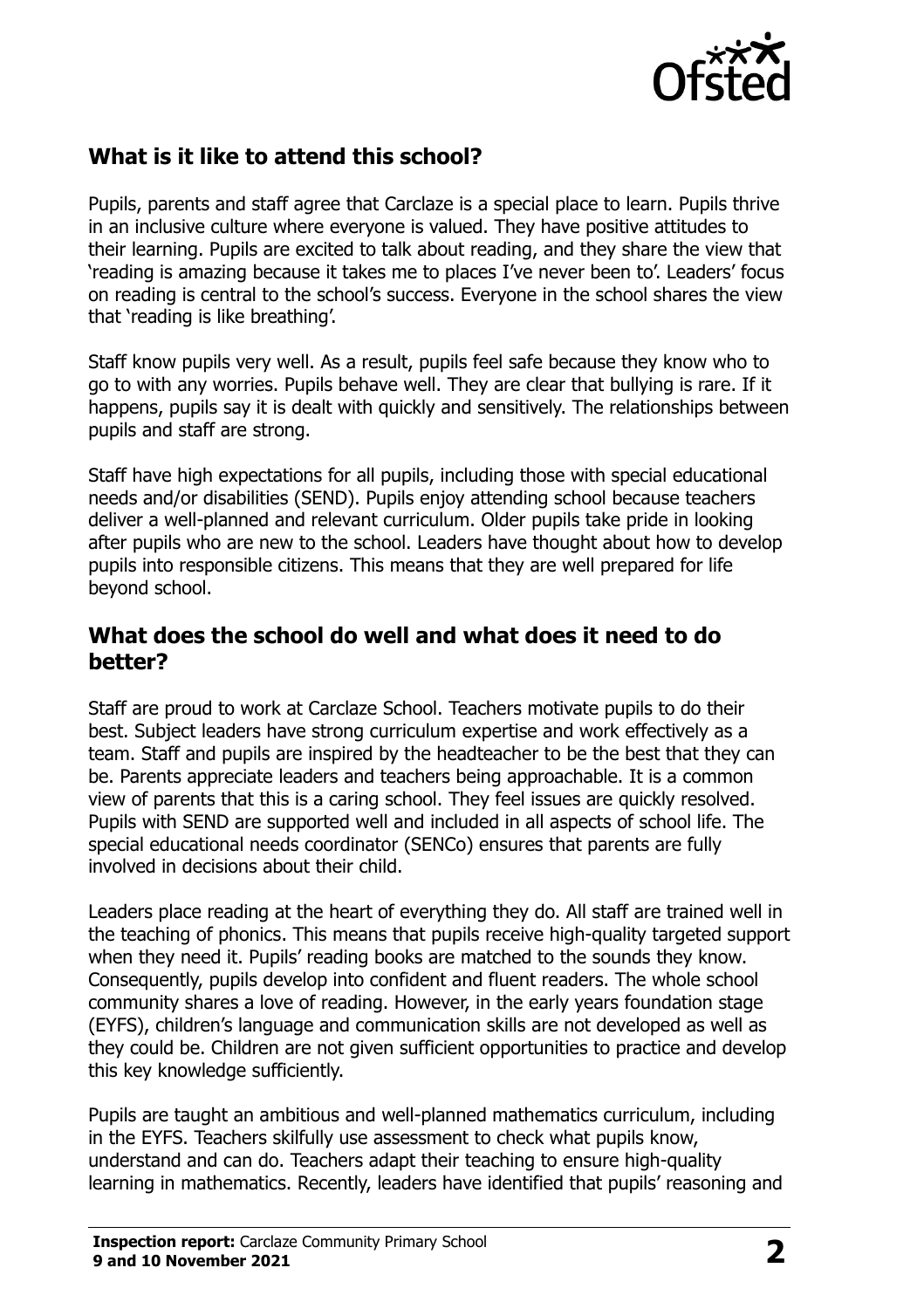

problem-solving skills are not yet as good as they might be. Leaders have rearranged the curriculum to provide more opportunities to practise these skills.

Leaders know their school well. They understand that some areas of the curriculum are not as well-planned as they could be. This means that sometimes teachers focus on what activities they provide to pupils, rather than on the specific knowledge they want pupils to learn. In the EYFS, learning is interesting and engaging. Teachers assess children accurately. They use this information to ensure that children are supported well in their next steps. However, at times, some activities are too complicated. This means that children do not understand what they are being asked to do.

Pupils understand why it is important to be kind to others. The school is calm and purposeful. Pupils talk confidently about the action staff take to ensure that all pupils can succeed. As a result, low-level disruption is rare.

Leaders and staff promote pupils' personal development well. Pupils enjoy taking on roles of responsibility. The school's values of care, communicate, persevere and sparkle are reflected in all aspects of school life. Pupils are given opportunities to develop their independence by attending residential visits. They gain an impressive understanding of a range of issues from the high-quality books that teachers read to them.

Governors have the necessary skills to ensure that the headteacher continues to improve the school. They have considered the well-being of staff throughout a period of change. Leaders at all levels model the importance of respecting others.

## **Safeguarding**

The arrangements for safeguarding are effective.

Leaders, at all levels, promote a strong culture of safeguarding. They fulfil their responsibilities well. A typical view is 'it could happen here'. Staff receive regular high-quality training. This helps them recognise potential signs of abuse. All staff understand the procedures for reporting concerns. Pupils who need specialist support receive it in a timely manner. Therefore, the school's most vulnerable pupils are looked after well.

Leaders ensure that recruitment checks are thorough. These are captured accurately on the school's single central record. Pupils are taught about local emerging issues, such as county lines.

## **What does the school need to do to improve?**

#### **(Information for the school and appropriate authority)**

■ Teachers are not always clear enough about what they want children to learn in some subjects. This leads to a greater focus on completing tasks rather than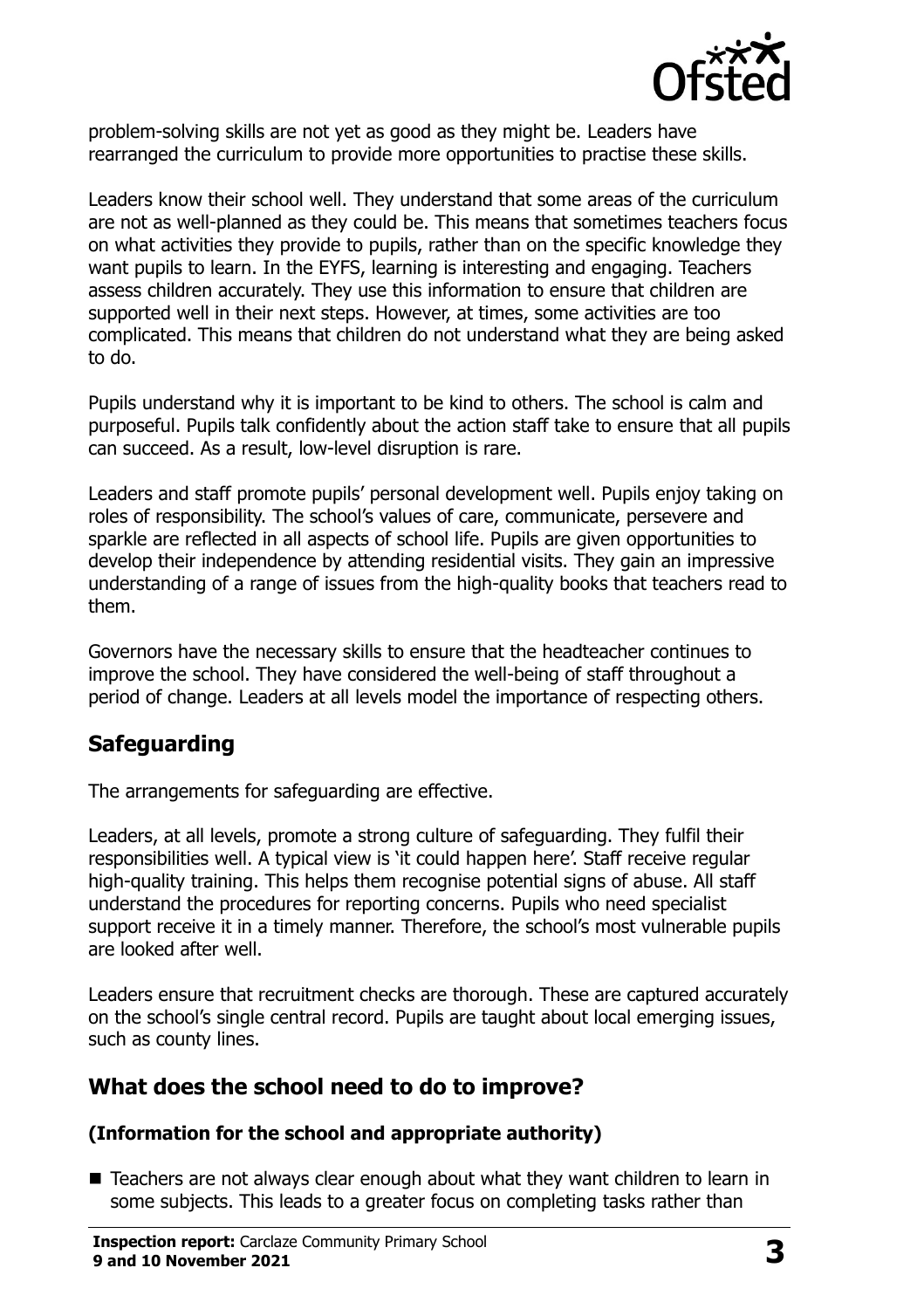

gaining knowledge. As a result, pupils struggle to remember key knowledge over time. Leaders must ensure that they carefully consider what they want pupils to know and remember.

- Children's language and communication skills in the EYFS are not developed as well as they could be. Children are not given the opportunities to practice and develop this key knowledge sufficiently. Teachers need to ensure that this is planned for in daily routines.
- Activities in the early years can be too complicated. This means that children do not always understand what they are being asked to do. Teachers need to ensure that learning is broken down into smaller steps so that children can build knowledge successfully.

#### **How can I feed back my views?**

You can use [Ofsted Parent View](http://parentview.ofsted.gov.uk/) to give Ofsted your opinion on your child's school, or to find out what other parents and carers think. We use information from Ofsted Parent View when deciding which schools to inspect, when to inspect them and as part of their inspection.

The Department for Education has further *quidance* on how to complain about a school.

If you are the school and you are not happy with the inspection or the report, you can [complain to Ofsted.](http://www.gov.uk/complain-ofsted-report)

#### **Further information**

You can search for [published performance information](http://www.compare-school-performance.service.gov.uk/) about the school.

In the report, '[disadvantaged pupils](http://www.gov.uk/guidance/pupil-premium-information-for-schools-and-alternative-provision-settings)' refers to those pupils who attract government pupil premium funding: pupils claiming free school meals at any point in the last six years and pupils in care or who left care through adoption or another formal route.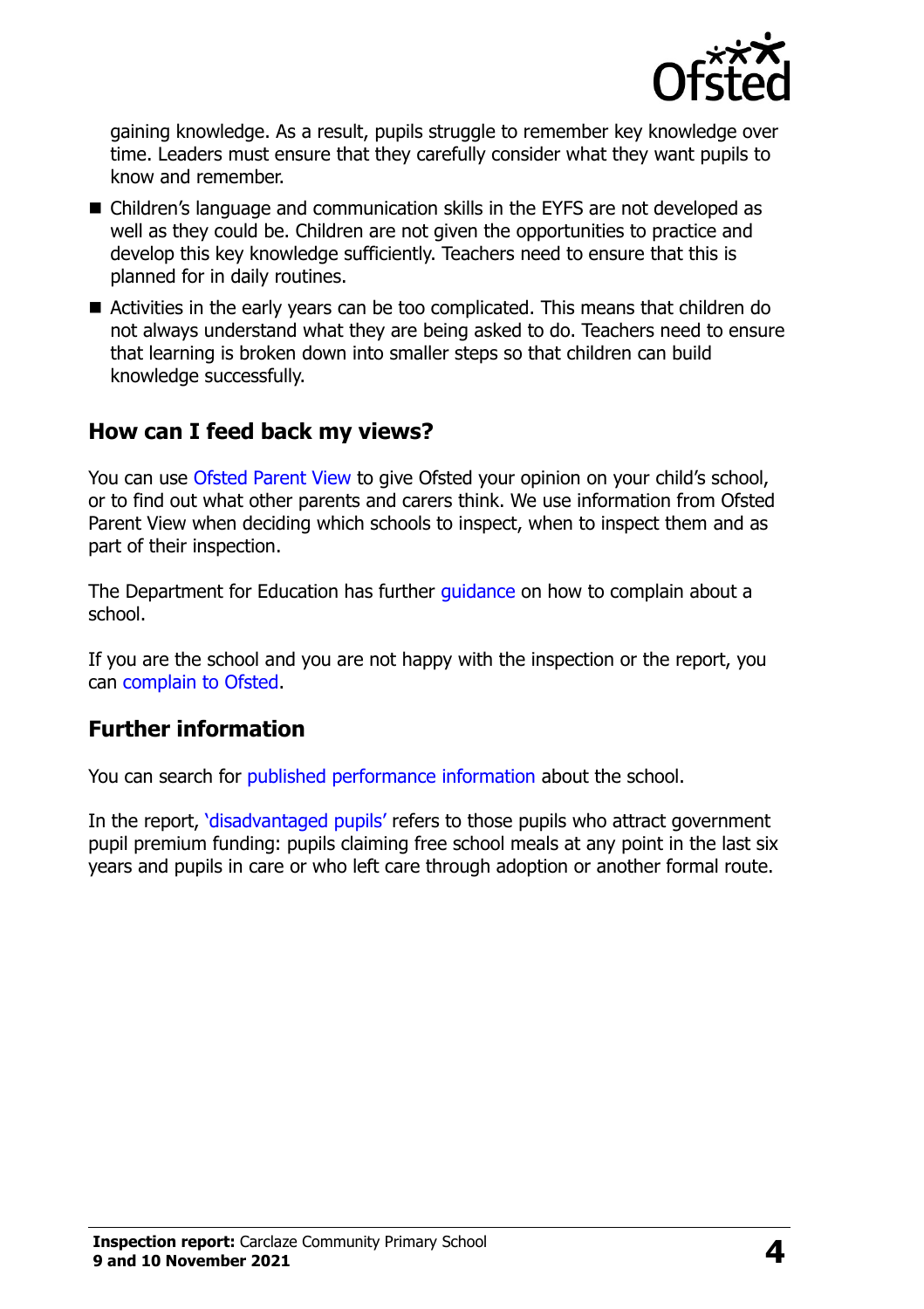

## **School details**

| Unique reference number             | 141710                                                          |
|-------------------------------------|-----------------------------------------------------------------|
| <b>Local authority</b>              | Cornwall                                                        |
| <b>Inspection number</b>            | 10200968                                                        |
| <b>Type of school</b>               | Primary                                                         |
| <b>School category</b>              | Academy converter                                               |
| Age range of pupils                 | 4 to 11                                                         |
| <b>Gender of pupils</b>             | Mixed                                                           |
| Number of pupils on the school roll | 396                                                             |
| <b>Appropriate authority</b>        | The governing body                                              |
| <b>Chair of governing body</b>      | Helen Knight                                                    |
| <b>Headteacher</b>                  | Simon Pollard                                                   |
| Website                             | www.carclazesch.org                                             |
| Date of previous inspection         | 29 September 2020, under section 8 of<br>the Education Act 2005 |

### **Information about this school**

- The school is part of the Cornwall Education Learning Trust.
- The school does not use any alternative providers.

## **Information about this inspection**

The inspectors carried out this inspection under section 5 of the Education Act 2005.

- This was the first routine inspection the school received since the COVID-19 pandemic began. Inspectors discussed the impact of the pandemic with school leaders and have taken that into account in their evaluation.
- **Inspectors met with the headteacher, the SENCo, groups of staff, representatives** from the governing body and the chief executive officer.
- **Inspectors carried out deep dives in: early reading, mathematics, science, history** and personal, social and health education. For each deep dive, inspectors met with subject leaders, looked at curriculum plans, visited a sample of lessons,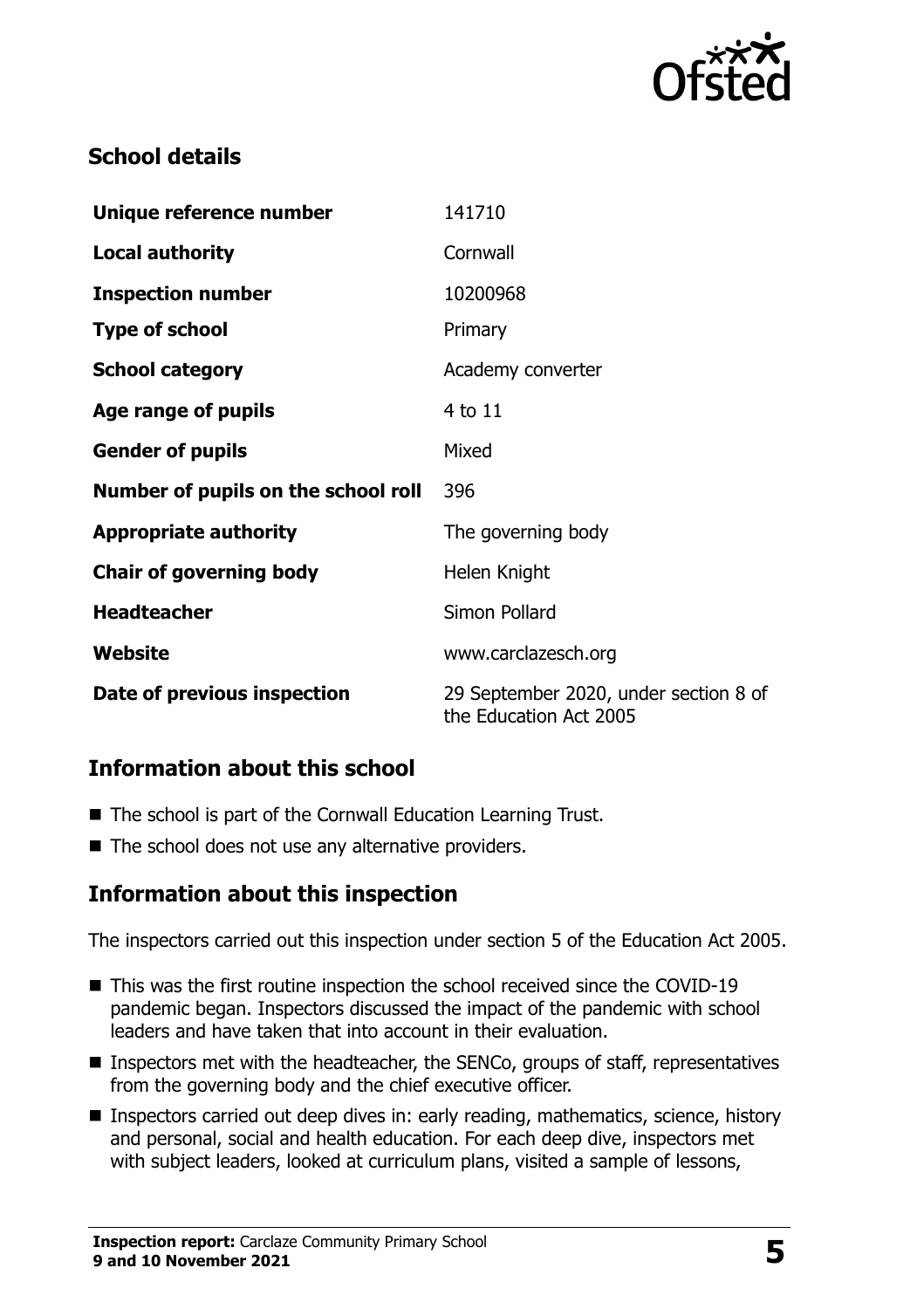

spoke to teachers, spoke to some pupils about their learning and looked at samples of pupils' work.

- $\blacksquare$  Inspectors checked the procedures for keeping pupils safe.
- An inspector checked all survey responses, including 87 from pupils, 35 from staff and 39 from parents. This included taking into account the 25 responses to Ofsted's free-text service.
- Inspectors met with groups of pupils to find out what is it like to be part of the school.
- Inspectors looked at the school's plans for improvement, minutes of governors' meetings and monitoring documents.

#### **Inspection team**

Jane Dennis, lead inspector **Her Majesty's Inspector** Phil Minns **Her Majesty's Inspector** Simon Bissett **Contract Contract Contract Contract Contract Contract Contract Contract Contract Contract Contract Contract Contract Contract Contract Contract Contract Contract Contract Contract Contract Contract Contract**